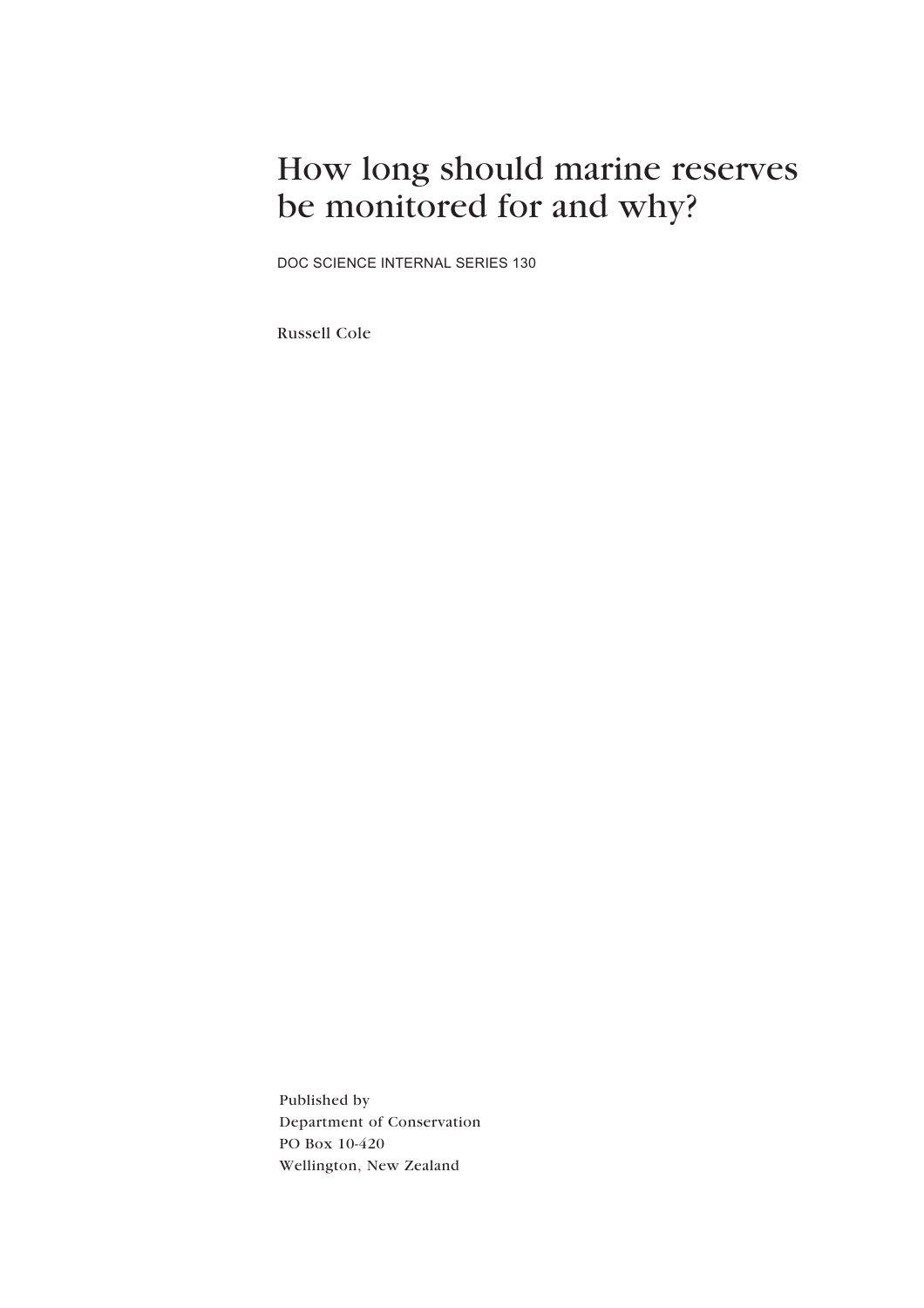*DOC Science Internal Series* is a published record of scientific research carried out, or advice given, by Department of Conservation staff or external contractors funded by DOC. It comprises reports and short communications that are peer-reviewed.

Individual contributions to the series are first released on the departmental website in pdf form. Hardcopy is printed, bound, and distributed at regular intervals. Titles are also listed in the DOC Science Publishing catalogue on the website, refer http://www.doc.govt.nz under Publications, then Science and Research.

© Copyright September 2003, New Zealand Department of Conservation

ISSN 1175-6519

ISBN 0-478-22465-6

In the interest of forest conservation, DOC Science Publishing supports paperless electronic publishing. When printing, recycled paper is used wherever possible.

This report was prepared for publication by DOC Science Publishing, Science & Research Unit; editing and layout by Lynette Clelland. Publication was approved by the Manager, Science & Research Unit, Science Technology and Information Services, Department of Conservation, Wellington.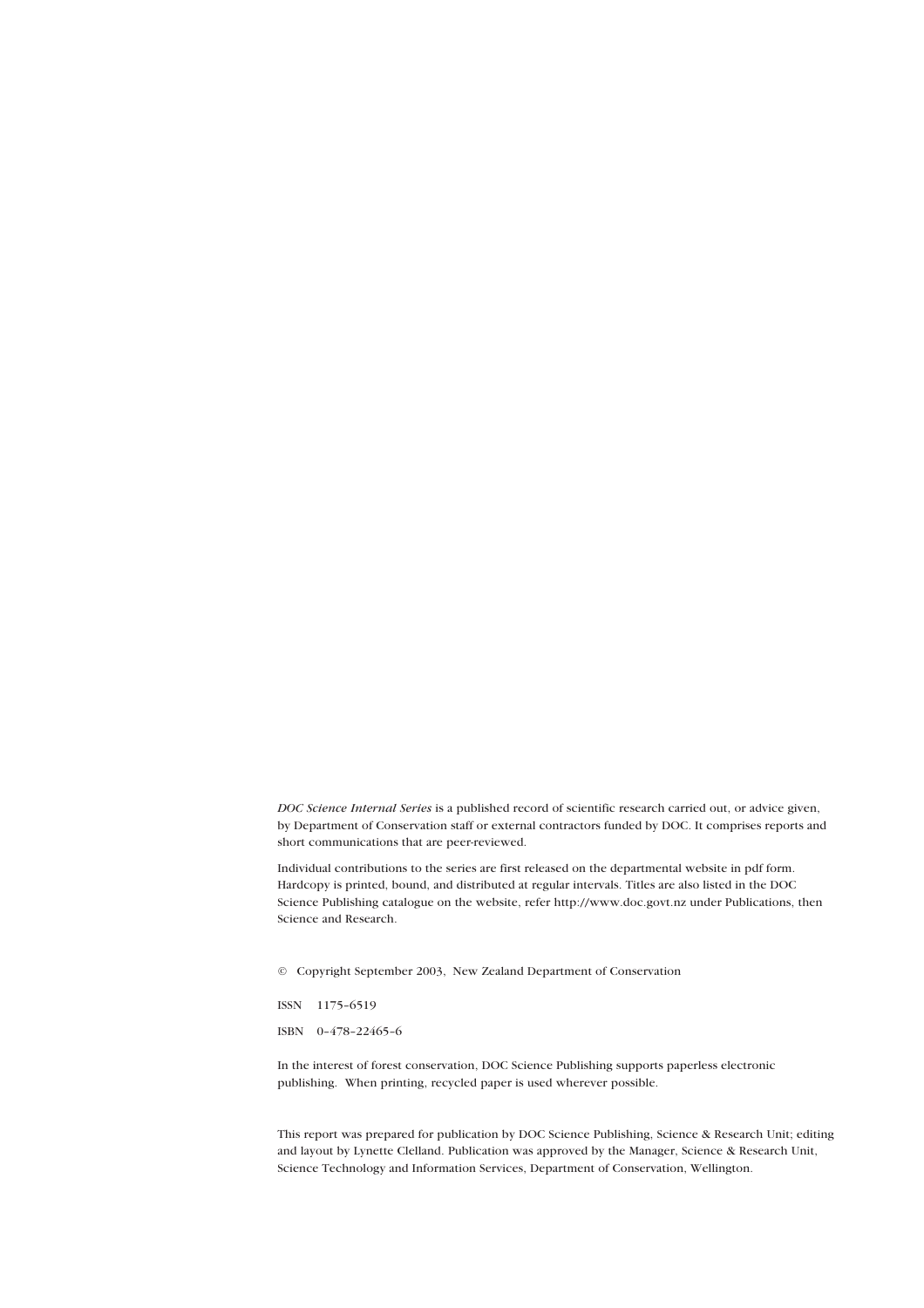## **CONTENTS**

|    | Abstract                    |                                                                 | 5  |
|----|-----------------------------|-----------------------------------------------------------------|----|
| 1. | Introduction and discussion |                                                                 | 6  |
|    | 1.1                         | Why monitor marine reserves?                                    | 6  |
|    | 1.2                         | Biological considerations                                       | 6  |
|    | 1.3                         | Should monitoring stop?                                         |    |
|    | 1.4                         | Sampling / statistics                                           | 8  |
|    | 1.5                         | Sensitivity to differences in timing of events                  | 8  |
|    | 1.6                         | Statistical methods of detecting change                         | 9  |
|    | 1.7                         | Measuring change                                                | 14 |
|    | 1.8                         | Precision of estimates at a site, v. precision of estimates for |    |
|    |                             | reserve                                                         | 15 |
|    | 1.9                         | Additional ideas                                                | 18 |
| 2. |                             | Summary                                                         | 18 |
| 3. |                             | Acknowledgements                                                | 19 |
| 4. |                             | References                                                      | 19 |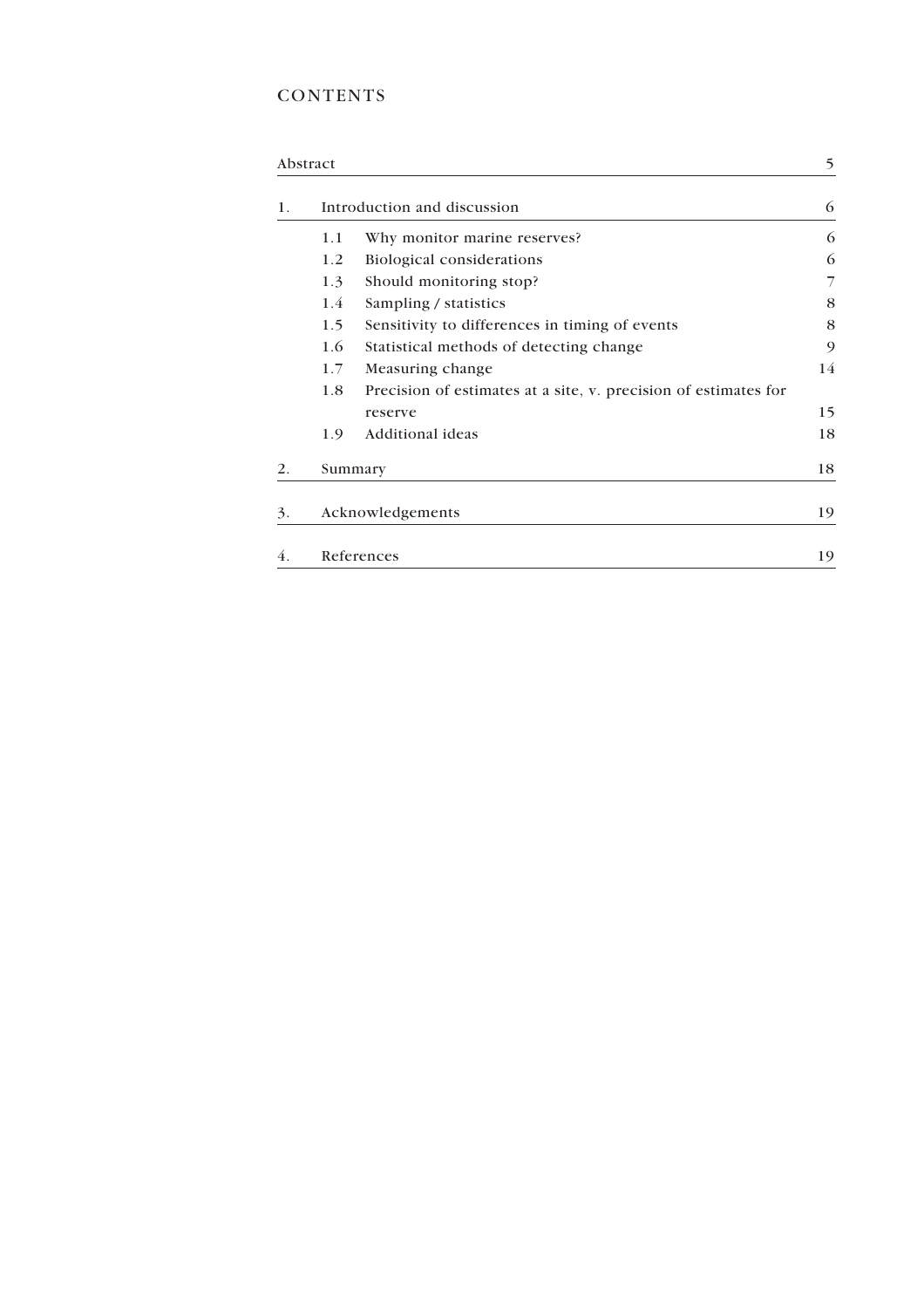## <span id="page-3-0"></span>How long should marine reserves be monitored for and why?

Russell Cole

National Institute of Water & Atmospheric Research Ltd, PO Box 893, Nelson

#### ABSTRACT

Monitoring of marine reserves may be done to either assess rehabilitation or preservation within the reserves. For both purposes, it can be argued that monitoring should continue indefinitely. The longevity of marine organisms suggests that monitoring should continue for decades. Based on assessments of CV and rates of change in populations of a few species, at a few marine reserves in New Zealand, it appears that effects for exploited species may emerge over periods of decades, and that 10 years of annual sampling should be regarded as a minimum for monitoring. In the oldest existing reserve, important changes were occurring 20 years after imposition of reserve status. The magnitude of response to marine reserve protection will also depend on the severity of impact that has already occurred. If the impact of harvesting at the reserve site is relatively small, the recovery may be small, and thus the rate of change will be slow. Such changes will require even longer monitoring periods to detect. There is considerable scope for novel approaches to monitoring carnivorous species based on sampling that does not require divers.

Keywords: marine reserves, New Zealand, monitoring.

© September 2003, New Zealand Department of Conservation. This paper may be cited as:

Cole, R. 2003: How long should marine reserves be monitored for and why? *DOC Science Internal Series 130*. Department of Conservation, Wellington*.* 20 p.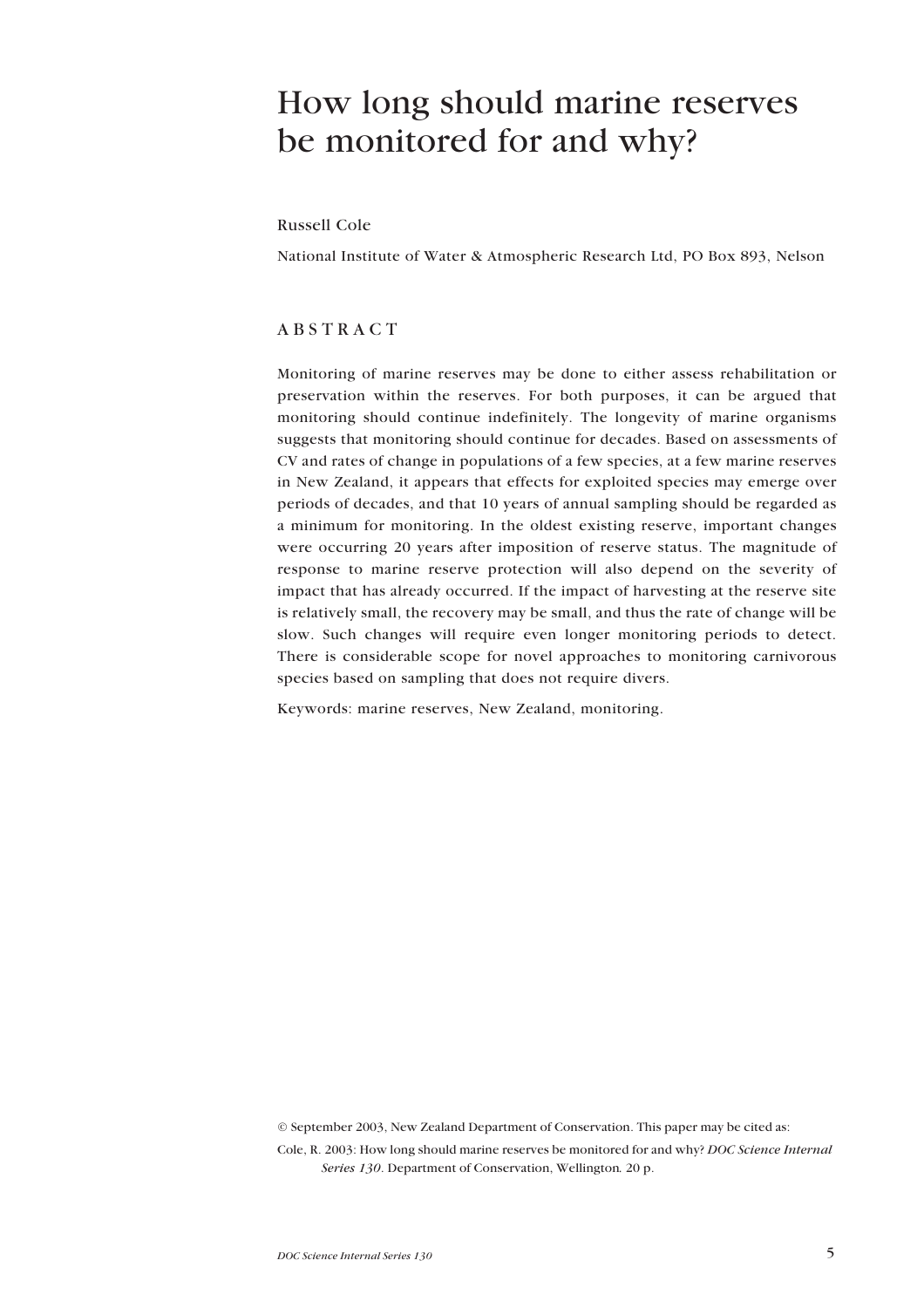## <span id="page-4-0"></span>1. Introduction and discussion

Monitoring flora and fauna in marine reserves is expensive. The goals of monitoring must be weighed against their costs in order to maximise efficiency. This report assesses some of the matters that need to be considered in determining how, where, and when monitoring should be carried out. Why monitoring of marine reserves needs to be done is considered first, then what monitoring means in terms of the biology of organisms. Finally, some numeric reasons determining the duration of monitoring are discussed.

#### 1.1 WHY MONITOR MARINE RESERVES?

The two main objectives for establishing marine reserves are **rehabilitation** and **preservation**. Rehabilitation involves reinstating a former condition that has been modified by humans, whereas preservation focuses on maintaining existing habitats and conditions.

### 1.2 BIOLOGICAL CONSIDERATIONS

If the goal of monitoring is to understand whether **rehabilitation** has occurred, then monitoring should continue indefinitely. That is because we don't really know what 'rehabilitated' might be, and there is no predictable end point. For example, we do not know whether the Cape Rodney-Okakari Point Marine Reserve at Leigh is now, after 28 years of protection, rehabilitated to its original condition, or whether further changes will occur. One situation where we might know what rehabilitation means is where some impact has occurred in a monitored area, and the-hopefully documented-previous situation represents the endpoint of rehabilitation (which might be judged from similar nearby areas).

If the goal of monitoring is **preservation**, then it is important to confirm that the assemblages or habitats or species of interest are preserved, which requires some form of indefinite surveillance. The question which then arises is whether quantitative data are required to verify that the assemblage or habitat or species is preserved. Kingsford & Battershill (1998: p.35) suggest that presence / absence data provide very little information. However, where those data can be obtained with reasonable spatial / temporal resolution, and in some form of permanently recordable way (e.g. video footage), then monitoring the persistence of a habitat may suffice to indicate that preservation is continuing. Some combination of frequent qualitative checks, combined with less frequent, more detailed (and generally more expensive) quantitative sampling, appears to be the most cost-effective option for ensuring preservation.

Connell & Sousa (1983) provide some theoretical guidelines on the duration of studies required to assess stability of communities. They suggest that to assess stability, studies need to continue for at least twice the lifespan of the species of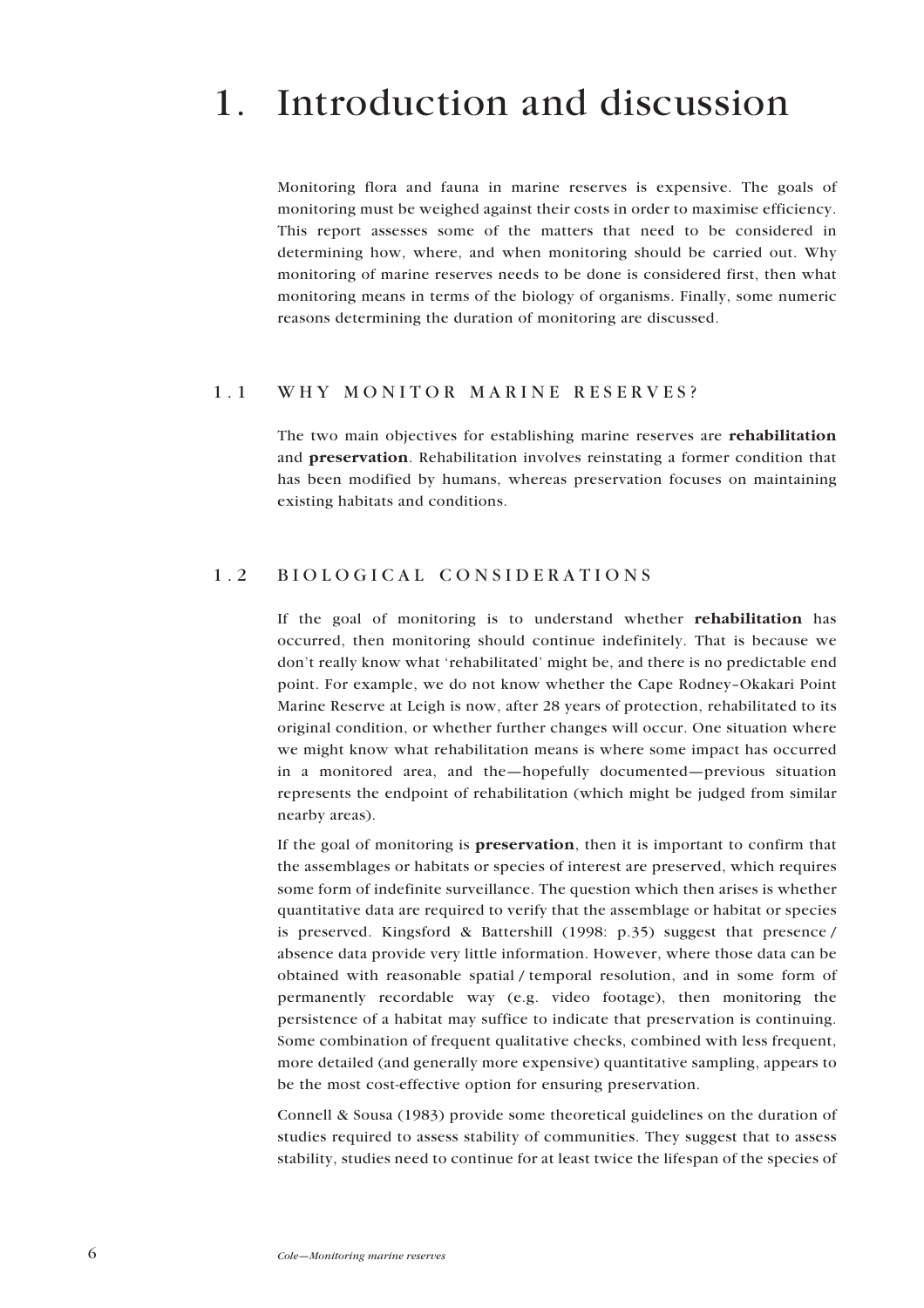<span id="page-5-0"></span>interest. For kelp *Ecklonia radiata* this means at least 6 years in shallow water (< 6 m) and 10+ years in deeper waters (T.R. Haggitt, University of Auckland, unpubl. data); for kina *Evechinus chloroticus* this means 10+ years (based on Walker 1981), and for snapper *Pagrus auratus* this means 100+ years (Crossland 1981). Paul (1992) summarised ageing data for a variety of coastal fishes, and estimates of maxima are given in Table 1. Based on these data it is clear that to assess stability of communities, monitoring should continue for decades.

| COMMON<br>NAME       | <b>SCIENTIFIC NAME</b>        | <b>ESTIMATE OF</b><br>MAXIMUM AGE (YEARS) |
|----------------------|-------------------------------|-------------------------------------------|
| Golden snapper       | Centroberyx affinis           | 80                                        |
| John dory            | Zeus faber                    | 8                                         |
| Red gurnard          | Chelidonichthys kumu          | 13                                        |
| Rockfish             | Acanthoclinus fuscus          | 9                                         |
| Jack mackerels       | Trachurus spp.                | 22, 28                                    |
| Koheru               | Decapterus koberu             | $5 - 10$                                  |
| Trevally             | Pseudocaranx dentex           | 45                                        |
| Kahawai              | Arripis trutta                | $22 - 26$                                 |
| Snapper              | Pagrus auratus                | 50                                        |
| Red moki             | Cheilodactylus spectabilis    | 59                                        |
| Tarakihi             | Nemadactylus macropterus      | 40                                        |
| Blue moki            | Latridopsis ciliaris          | 33                                        |
| Grey mullet          | Mugil cephalus                | 13                                        |
| Spotty               | Notolabrus celidotus          | $\overline{\phantom{a}}$                  |
| Butterfish           | Odax pullus                   | 10                                        |
| Opalfish             | Hemerocoetes monopterygius    | 3                                         |
| Blue cod             | Parapercis colias             | 17                                        |
| Variable triplefin   | Forsterygion varium           | $\overline{4}$                            |
| Barracouta           | Thyrsites atun                | 10                                        |
| Blue mackerel        | Scomber australasicus         | $12 - 15$                                 |
| Lemon sole           | Pelotretis flavilatus         | $5+$                                      |
| Common sole          | Peltorbamphus novaezeelandiae | 5                                         |
| Yellowbelly flounder | Rhombosolea leporina          | $4+$                                      |
| Sand flounder        | Rhombosolea plebeia           | $3+$                                      |

TABLE 1. MAXIMUM AGES OF COASTAL FISHES SUMMARISED FROM PAUL (1992).

### 1.3 SHOULD MONITORING STOP?

Monitoring should stop only if management is also going to stop, as the consequences of stopping monitoring are uninformed management decisions. As monitoring of organisms is carried out routinely in relatively few marine reserves, management of those reserves must be done on the basis of managing visitors, rather than managing natural assemblages. There are few studies relevant to such matters (but see Wolfenden et al. 1994; Cocklin et al. 1998). Furthermore, managers need to be aware of how variable natural assemblages are; for example, the loss of most of the northeastern offshore species from the Cape Rodney-Okakari Point Marine Reserve during the later 1980s and 1990s reflected intermittent larval supply, rather than some sort of detrimental impact on the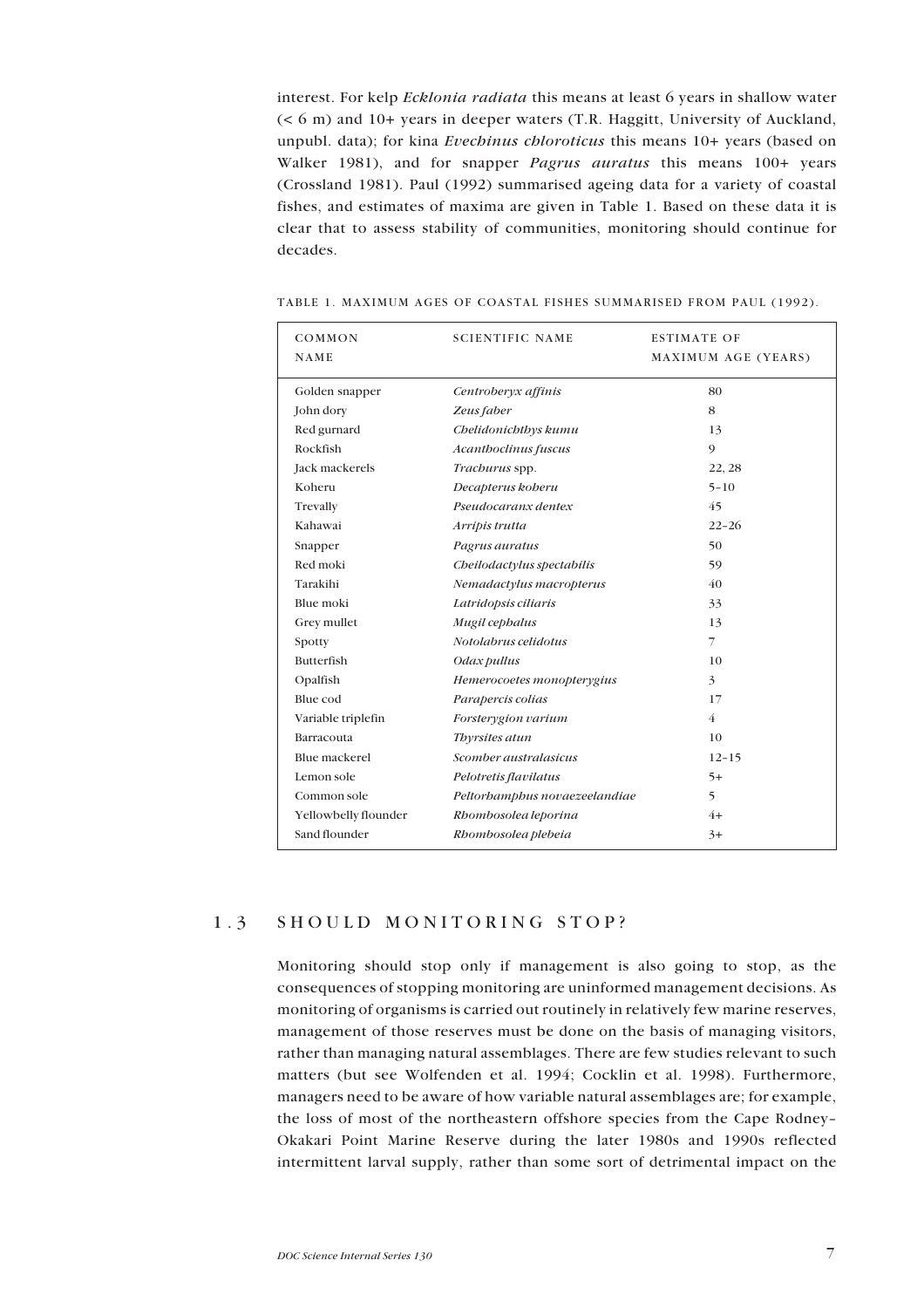<span id="page-6-0"></span>reserve. If most of the kelp forest in a marine reserve (hundreds of ha) can die out from a natural process and be replaced (as occurred at Cape Rodney-Okakuri Point, see Cole & Babcock (1996)), it is unlikely that experimental clearances of a few hundred  $m<sup>2</sup>$  will be of lasting consequence. In the real world (and with mobile patchily-distributed species) a count of 0 is quite likely to arise from sampling error (McArdle et al. 1990). The loss of a species from a site or, indeed, an entire reserve, does not mean that it will remain absent, and does not necessarily indicate a problem that requires management. Alterations to monitoring regimes to maximise efficiency appear justifiable.

The relative costs of different types of monitoring obviously influence the schedule and methods of sampling undertaken. If divers are used, a mean value for a site, based on 5 replicate samples, might be 6 person hours. However, BUV (baited underwater video—Willis & Babcock 2000) samples at a single site can really only be replicated over days so that although the costs associated with divers might be reduced, 5 replicate samples might take  $10-15$  person hours, because the filming would have to be done on different days. Travel costs will differ markedly between sites. Minimising travel costs usually means restricting the number and length of monitoring visits and this can mean that the data collected are inappropriate or less useful than they could be.

### 1.4 SAMPLING / STATISTICS

Monitoring of marine reserves usually generates data in the form of a series of values for fixed sites. Monitoring is usually carried out annually. This can be because of the funding cycle, because of seasonal differences in the distribution and abundance of target species, or because a particular season is the only one in which conditions are suitable for sampling. However, annual sampling imposes limitations on detecting change. Over the scale at which time series have been sampled to date, only very large changes or effects will be detected. For example, In most reserves  $\lt 10$  years old, only 5-10-fold changes will be detected. The most accurate results will be attained via high-precision estimates (which will reduce the duration of monitoring), or by extended duration of monitoring.

## 1.5 SENSITIVITY TO DIFFERENCES IN TIMING OF EVENTS

In establishing long-term monitoring programmes, it is important to consider normal animal movements or life history patterns. Fish may be elsewhere than the area being monitored during a particular season; in deeper or shallower water, for example. Adults of annual species may be visually apparent only at particular times of the year, while their microscopic larval stages may be abundant year-round. Before interpreting monitoring data for any particular species, it is useful to have a good understanding of its ecology. While some data are available on the temporal variability of large common fish species in the north of New Zealand, similar data are lacking for most other parts of New Zealand.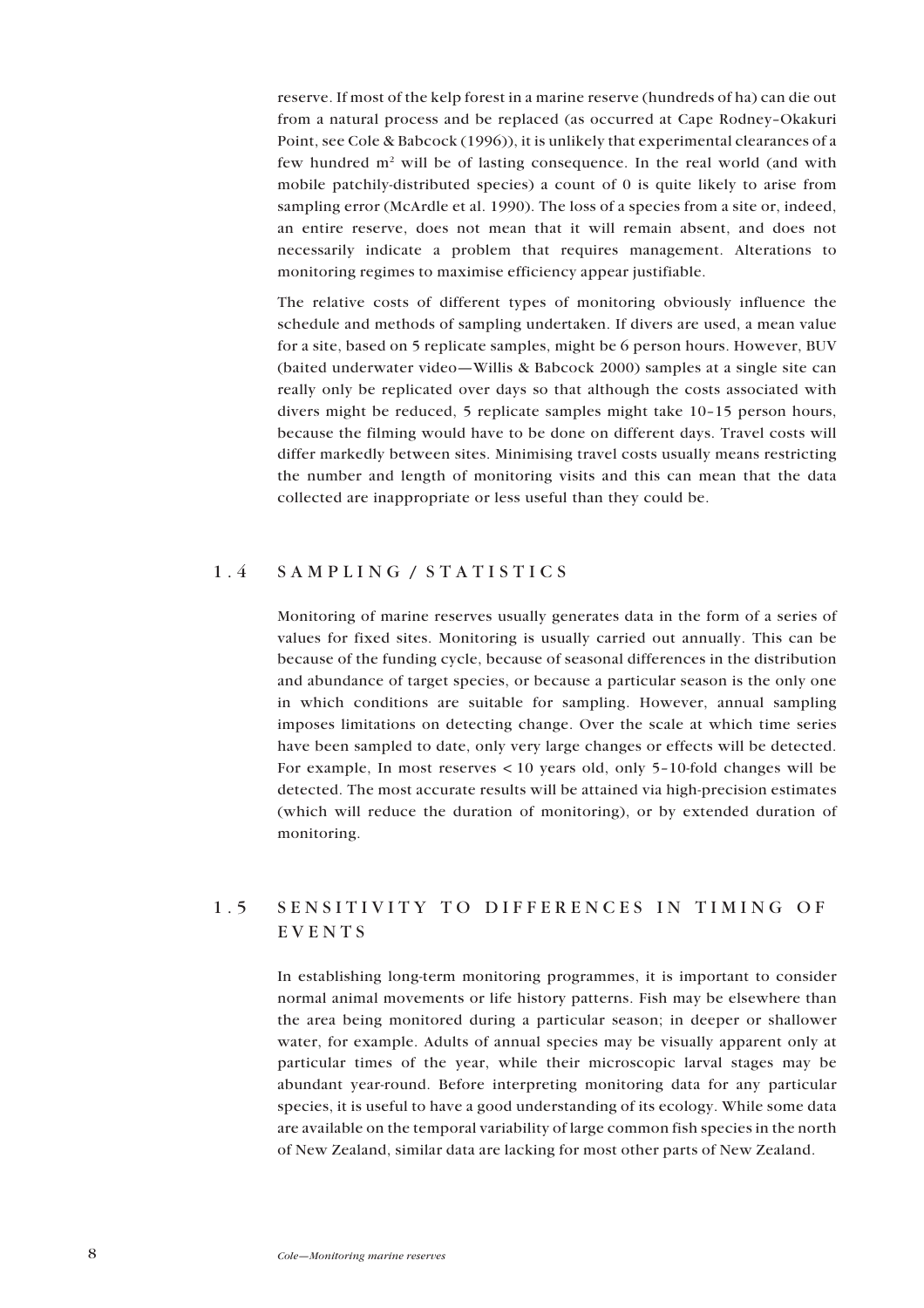## <span id="page-7-0"></span>1.6 STATISTICAL METHODS OF DETECTING CHANGE

Gerrodette (1987) provides useful methods for power analyses for detecting trends. Assuming that reserve monitoring data are in the form of quadrats or transects, then Table 1 of that paper indicates that the coefficient of variation (CV) should be proportional to  $1/\sqrt{A}$ , where A is the abundance. This study gives a series of formulae expressing relationships among the following parameters:

- *n* the number of samples
- *r* the rate of change of the variable being measured
- CV the coefficient of variation
- α Type 1 error rate
- β Type 2 error rate

By setting  $\alpha = \beta = 0.05$ , Gerrodette (1987) derives a generalised and simplified formula expressing the relationship among 3 parameters:

 $r^2n^3 > 156CV^2$  Equation 1

The CV may be reduced by taking more than 1 estimate at each interval. In these situations, the CV based on m independent replicate estimates is equal to

#### $CV / \sqrt{m}$  Equation 2

There are a number of provisos and caveats on those formulae, the most important of which is that the trend is linear through time. Given that we are really only interested in an approximation, that assumption will be made for the remainder of the treatment here. Using calculated values for the CV from various existing monitoring programmes, we can solve Equation 1 for varying rates of change *r*, to give minimal values of *n* by rearranging the formula as:

 $n^3 \ge 156CV^2 / r^2$ 

Figure 1 provides this information for varying combinations of CV and duration. A range of CVs for single site surveys of marine reserves is provided in Table 2.

The time series available provide an indication that the *r* values required to detect change may be attained in the real world. For example, fished spiny lobster populations at Hahei have declined from about 10 in 1996 to 1 in 2001 (Fig. 2A). According to Gerrodette (1987) the decline should be constant, and for the Hahei population, a linear trend looks appropriate. The slope of a model I regression line is calculated to be  $-1.7$  (s.e.  $= 0.35$ ), whereas that for the increasing spiny lobster population within Cathedral Cove Marine Reserve at Hahei is 0.28 (s.e. = 0.87). (Note that the trend of increase within the marine reserve is nowhere near as clear-cut as for the decline outside). The rate of increase is obviously highly variable, and analysis indicates that, with the estimated rate of increase (0.28) and the calculated CV of 1.0, the reserve would have to be monitored for at least 13 years before the spiny lobster population could be assumed to have reached some sort of stability. Dividing the data up more finely (by depth strata) does not assist the analysis (Fig. 2B). Gerrodette (1987) notes that decreasing trends are easier to detect than increasing ones (p. 1367).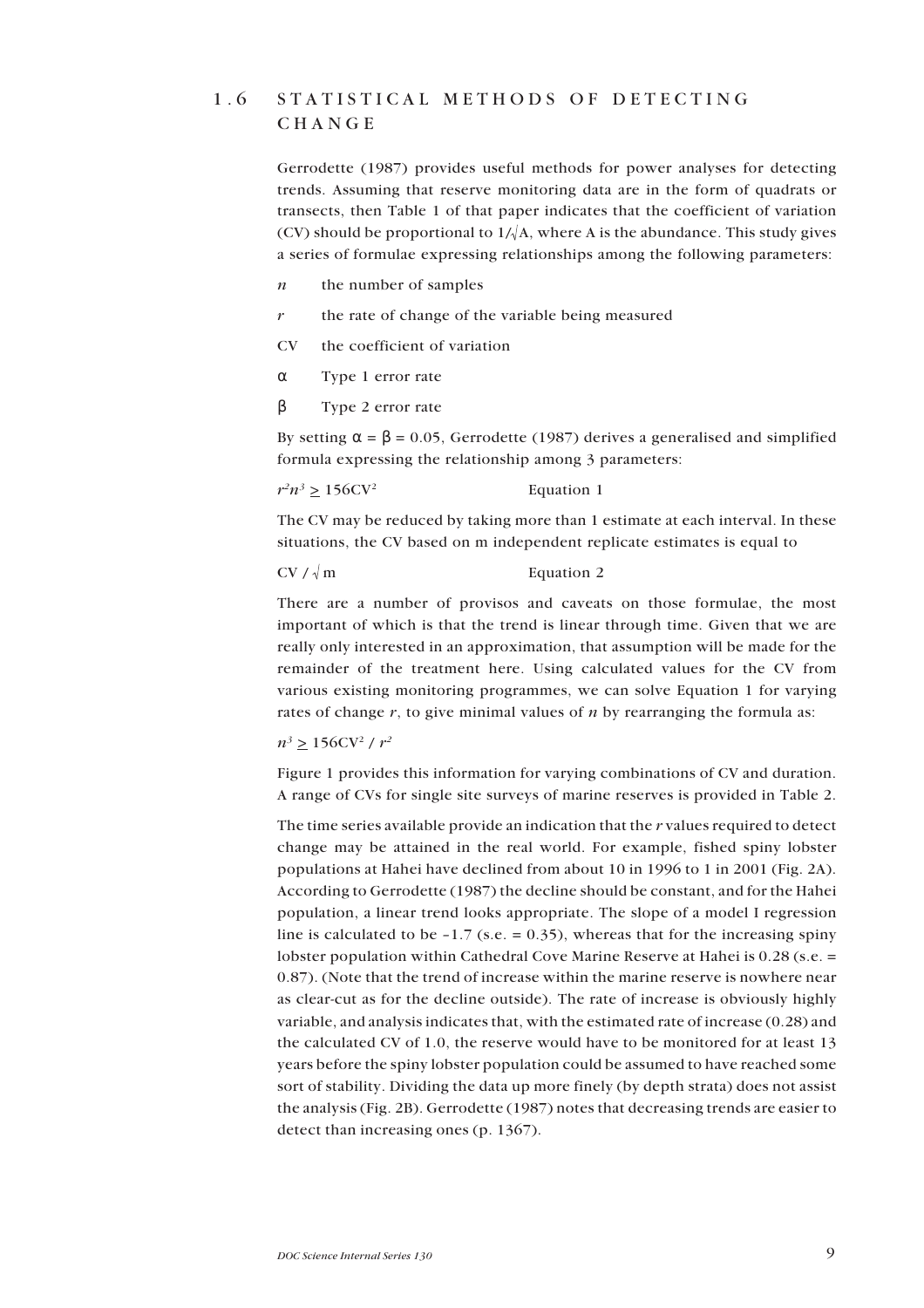

Figure 1. Durations of sampling required to detect change with single annual samples for various CVs and *r* values. Graph B indicates a detail from graph A, with limited y-axis range.

At Te Angiangi Marine Reserve, Hawkes Bay, banded wrasse, scarlet wrasse, spotty (less clearly), and spiny lobster all showed trends in population abundance that could be (loosely) described as linear (Fig. 3). Values of *r* for all species were estimated for fished areas outside the reserve (Control) and within the reserve (Reserve), from regressions of mean abundance on year (Table 3). When NIND (= number of individuals) was excluded (as it is strongly influenced by the most abundant species), the slopes for Reserve and Control (fished) were compared (using the 27 individual species and NSP (= number of species) as replicates). The mean slope for Control was  $0.002$  (s.e. = 0.02), whereas the mean slope for Reserve was  $0.176$  (s.e. =  $0.104$ ) (a t-test shows the difference in slopes to be not statistically significant at alpha = 0.05). There is clearly a trend for higher values of slope (and thus patterns of increasing abundance) with time. A boxplot (Fig. 4) emphasises the highly skewed nature of the data. Obviously, the duration of the data is short, many of the relationships that have been grouped for that analysis will not be linear, and the analysis represents a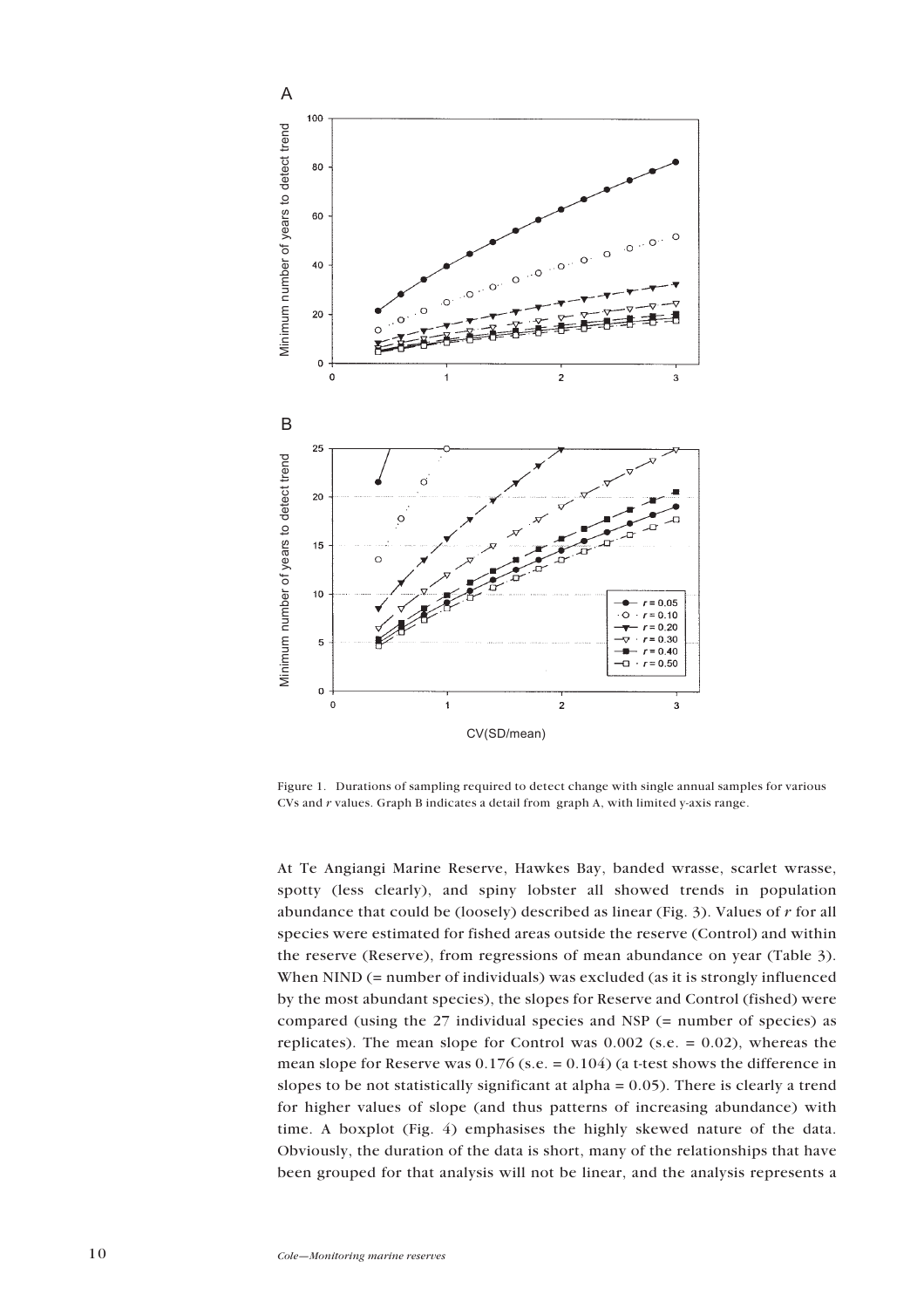| <b>SPECIES</b>                          | <b>RESERVE</b>  |                 | CONTROL         |
|-----------------------------------------|-----------------|-----------------|-----------------|
|                                         | 1999 CV         | 2000 CV         | 1999 CV         |
|                                         | $(n = 3$ sites) | $(n = 3$ sites) | $(n = 1$ sites) |
| Blue $\text{cod}$ < 10 cm               |                 |                 |                 |
| Blue $\text{cod} > 10, < 30 \text{ cm}$ | 2.1             | 2.4             | 2.2             |
| Blue $\text{cod} > 30$                  | 2.2             | 2.2             |                 |
| Total blue cod                          | 1.6             | 1.7             | 2.2             |
| Spotty                                  | 0.8             | 0.7             | 0.8             |
| <b>Banded wrasse</b>                    | 1.6             | 1.0             | 2.3             |
| Butterfly perch                         | 2.4             | 2.0             |                 |
| Scarlet wrasse                          | 1.9             | 1.7             |                 |
| Blue moki $<$ 40 cm                     | 1.4             | 1.1             | 1.3             |
| Blue moki $> 40$ cm                     | 1.7             | 2.2             | 3.5             |
| Total blue moki                         | 1.4             | 2.2             |                 |
| Leatherjacket                           | 1.9             | 2.5             |                 |
| Tarakihi                                | 2.1             | 1.9             |                 |
| Butterfish                              | 2.3             | 1.9             |                 |
| Red moki                                | 2.6             | 2.0             |                 |
| Marblefish                              | 3.5             | 3.5             |                 |
| Sweep                                   | 3.5             | 2.3             |                 |
| Opalfish                                |                 |                 |                 |
| Trumpeter                               |                 |                 |                 |
| Seahorse                                |                 |                 |                 |
| Goatfish                                |                 |                 |                 |
| Copper moki                             |                 | 3.5             |                 |
| Blue maomao                             |                 | 3.5             |                 |
| Number of individuals                   | 0.6             | 0.7             | 0.8             |
| Number of species                       | 0.3             | 0.4             | 0.8             |

TABLE 2. CVs FOR SITE SURVEYS AT LONG ISLAND - KOKOMOHUA MARINE RESERVE (R.J. DAVIDSON, DAVIDSON ENVIRONMENTAL LTD, NELSON, unpubl. data AND DAVIDSON 2001). WHERE THERE IS MORE THAN 1 SITE, THE AVERAGE CV HAS BEEN TAKEN.

- indicates that species or size class was absent.

gross simplification. However, it is clear that some populations of marine organisms may indeed exhibit patterns of population change sufficiently large to be able to be detected within periods of less than 10 years. Whether that is a general trend for New Zealand reserves awaits a more detailed analysis of a fuller dataset.

In Fig. 5, years required to detect a trend (with single annual surveys) are plotted against various rates of change and CVs. In Fig. 5A, two CVs in keeping with those in Gerrodette (1987) are plotted. Based on the data in Tables 1 and 2, a more realistic range of values is considered in Fig. 5B, along with more realistic ranges of values for *r*. The higher real world CVs are balanced out by the higher absolute values of *r*, and thus the range of durations required for monitoring is not much higher than those in Fig. 5A*.* Note that the absolute values of rates of increase found at Te Angiangi and Hahei differ between reserve and fished areas; with large negative rates occurring outside Cathedral Cove Marine Reserve at Hahei, and (generally) more moderate positive rates occurring within the reserve; whereas the absolute values for positive rates are much higher at Te Angiangi Marine Reserve. Time to detect change will also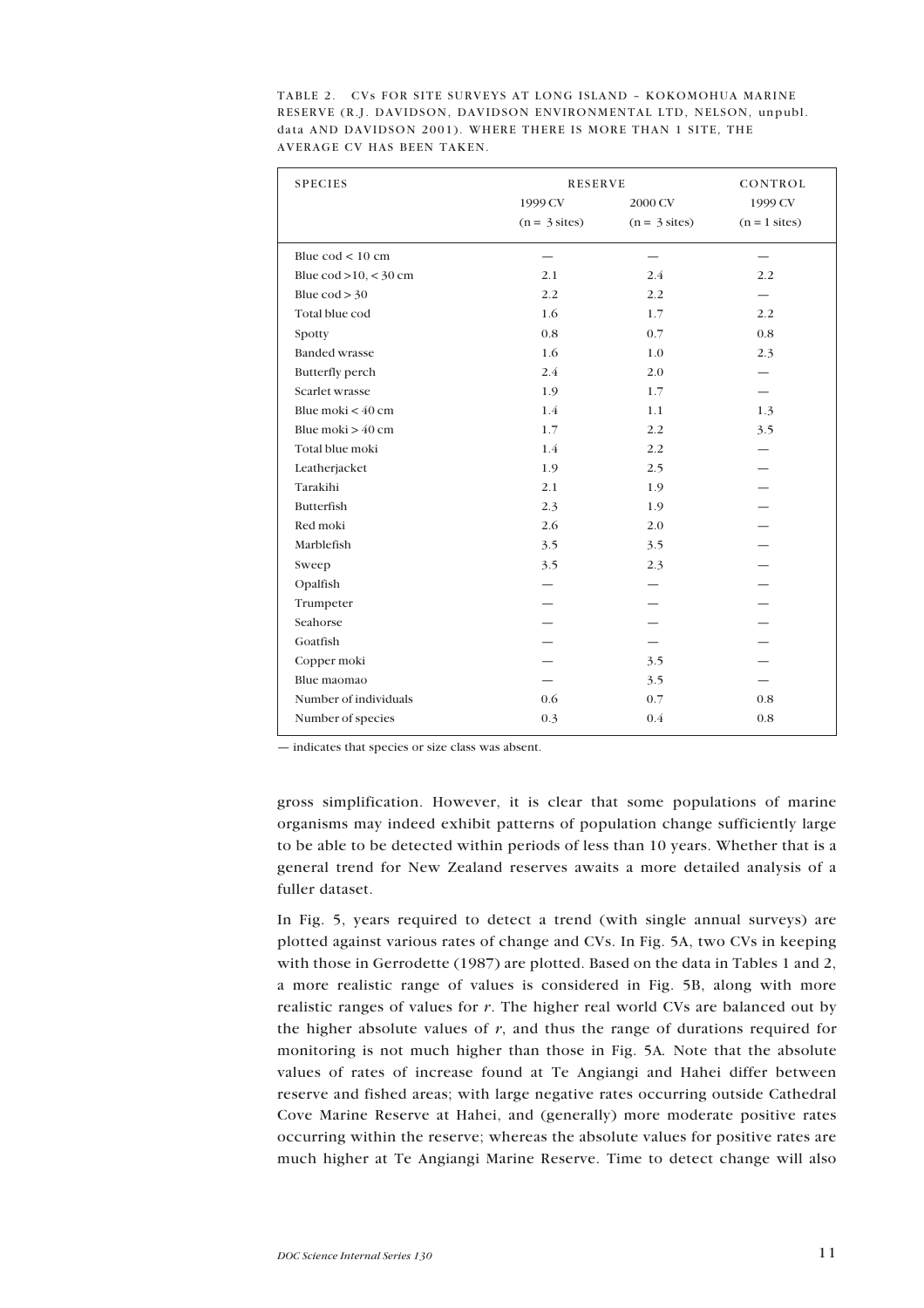

Figure 2. Abundances of spiny lobster at Te Whanganui a Hei Marine Reserve and adjacent fished

depend on how severe any impact is when a reserve is set up and monitoring starts. If the impact is small, recovery may not be observed. In that situation, intensive sampling may be required to reveal the small changes that may occur. It is difficult to discern how impacted populations are in order to decide on a sampling frequency.

Detecting a change in a statistical test derived from a BACI design will take less time than the durations indicated here because any positive trend within a reserve will be complemented and exacerbated by any negative trend outside it. It seems reasonable to expect patterns to emerge after 10 years on the basis of the analyses above, especially if a statistical analysis combines reserve and nonreserve data. However, note that the change from coralline flats to seaweed forest over much of the area between  $\ddot{4}$  and 10 m depth in Cape Rodney-Okakari Point Marine Reserve occurred in the late 1990s, about 20 years after reserve establishment. When the changes did occur they occurred patchily among sites, and it may be that increased spatial variability is an early indicator of temporal change.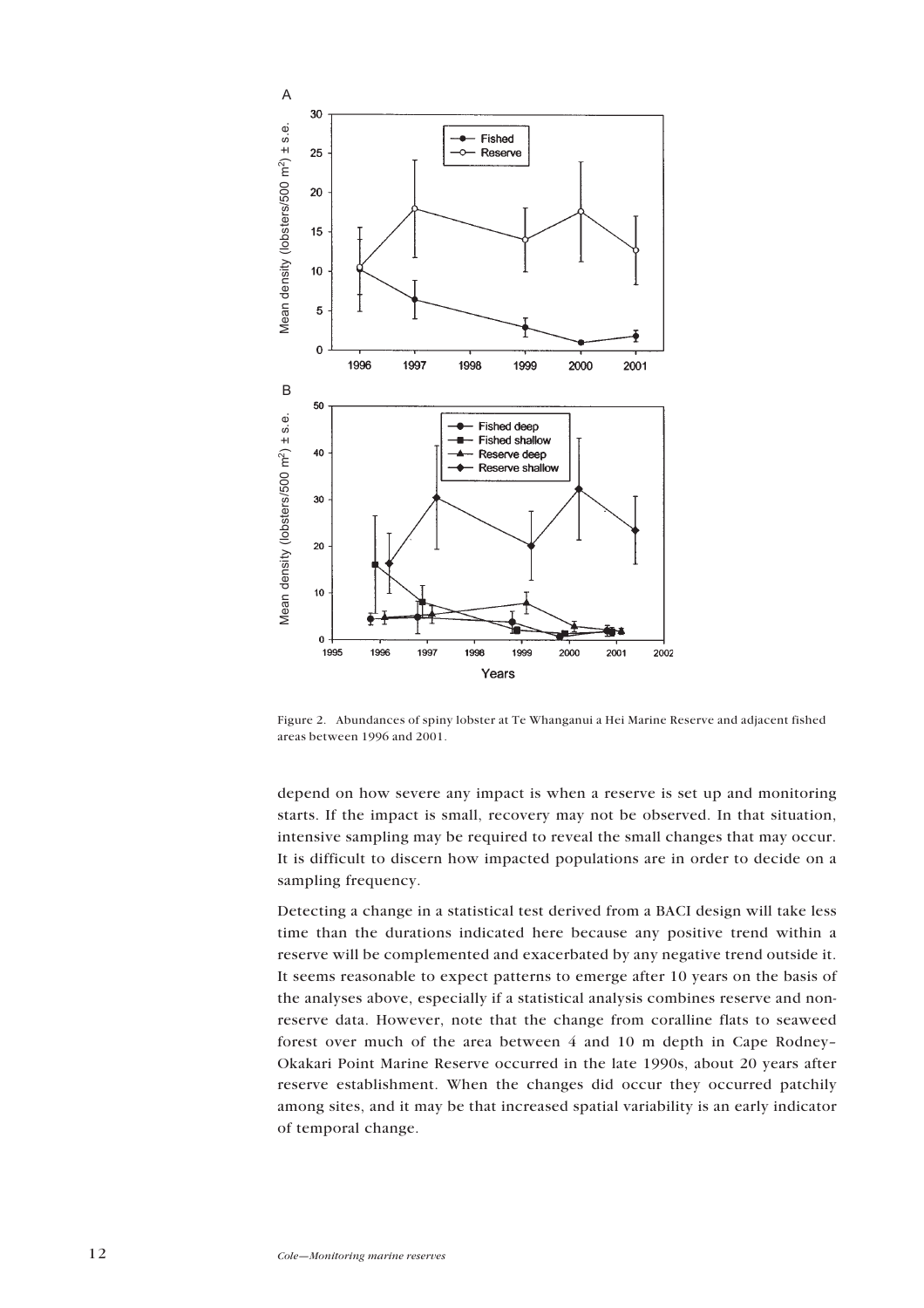

Figure 3. Densities (fish/500 m<sup>2</sup>) of abundant fish species at Te Angiangi Marine Reserve, and in adjacent fished areas; *n* varies between 16 and 22 transects per treatment (reserve and control) per year.



Figure 4. Boxplot comparing regression slopes (equivalent to *r*) of mean abundance v. time, from Te Angiangi Marine Reserve and fished control areas.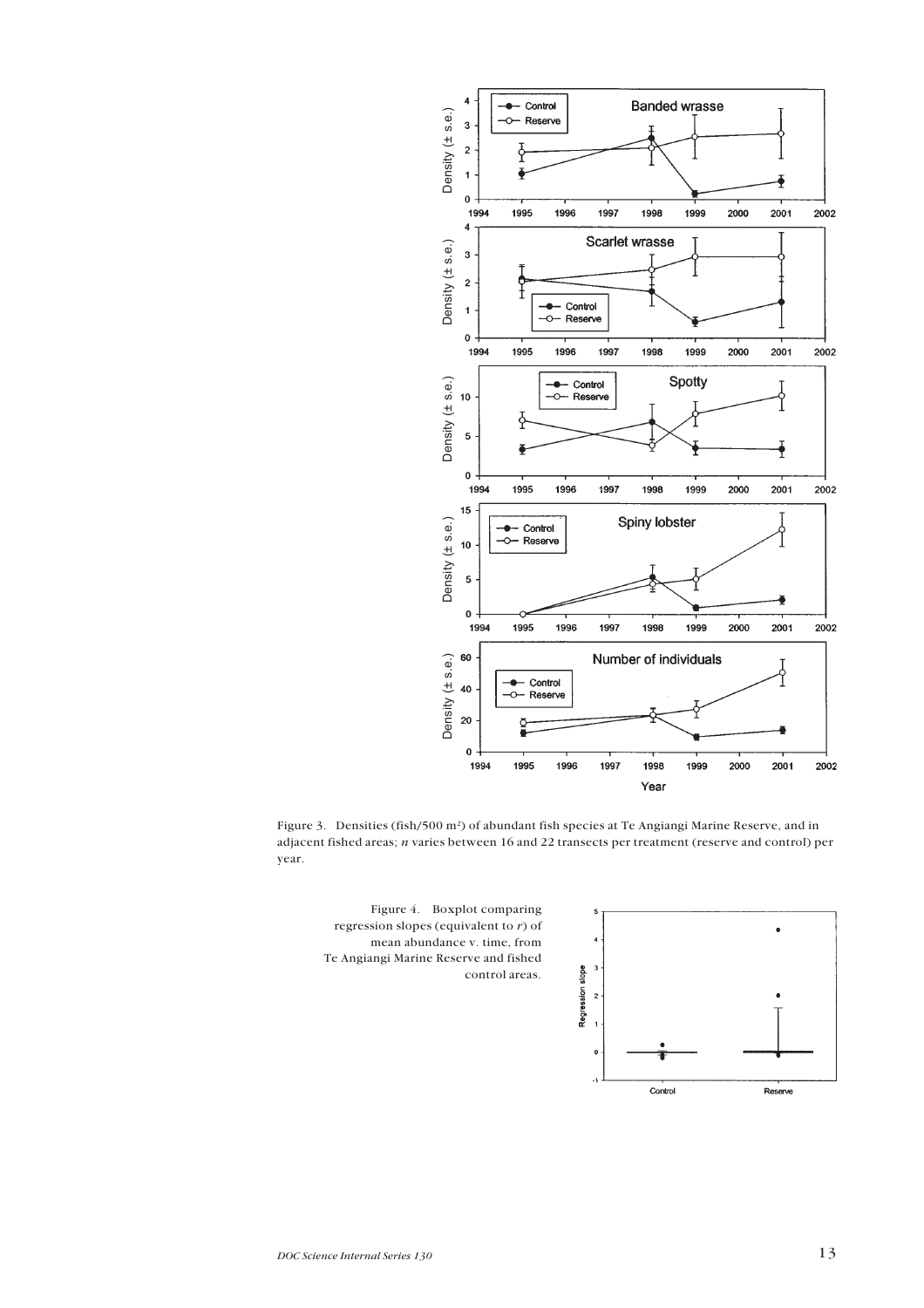<span id="page-12-0"></span>

| TABLE 3. SLOPES OF REGRESSIONS (AND S.E.) OF ABUNDANCE v. YEAR, FOR |
|---------------------------------------------------------------------|
| TE ANGIANGI MARINE RESERVE, HAWKES BAY, AND FISHED AREAS OUTSIDE    |
| THE RESERVE. BASED ON 4 SURVEYS FROM 1995 TO 2001.                  |
| (SPECIES CODES ARE RETAINED AS PER THE DATA).                       |

| 0.26611<br>$-0.09592$<br>0.01931<br>0.14959<br>bwr<br>0.13714<br>$-0.17914$<br>0.12067<br>0.05938<br>scwr<br>$-0.02749$<br>0.49159<br>0.34258<br>0.52947<br>spo<br>0.16609<br>0.03422<br>0.0449<br>$-0.20453$<br>bp<br>$-0.0876$<br>0.05902<br>0.20715<br>0.1896<br>bu<br>le<br>$-0.02631$<br>0.02776<br>0.03563<br>0.02986<br>bm<br>0.02337<br>0.06573<br>0.0208<br>0.07591<br>0.02489<br>$-0.10269$<br>0.26871<br>bc<br>0.12554<br>$-0.00867$<br>0.05464<br>0.05677<br>0.00353<br>mao<br>0.00706<br>0.02951<br>0.01996<br>$-0.01733$<br>sp |  |
|----------------------------------------------------------------------------------------------------------------------------------------------------------------------------------------------------------------------------------------------------------------------------------------------------------------------------------------------------------------------------------------------------------------------------------------------------------------------------------------------------------------------------------------------|--|
|                                                                                                                                                                                                                                                                                                                                                                                                                                                                                                                                              |  |
|                                                                                                                                                                                                                                                                                                                                                                                                                                                                                                                                              |  |
|                                                                                                                                                                                                                                                                                                                                                                                                                                                                                                                                              |  |
|                                                                                                                                                                                                                                                                                                                                                                                                                                                                                                                                              |  |
|                                                                                                                                                                                                                                                                                                                                                                                                                                                                                                                                              |  |
|                                                                                                                                                                                                                                                                                                                                                                                                                                                                                                                                              |  |
|                                                                                                                                                                                                                                                                                                                                                                                                                                                                                                                                              |  |
|                                                                                                                                                                                                                                                                                                                                                                                                                                                                                                                                              |  |
|                                                                                                                                                                                                                                                                                                                                                                                                                                                                                                                                              |  |
|                                                                                                                                                                                                                                                                                                                                                                                                                                                                                                                                              |  |
| $-0.08648$<br>0.10044<br>0.01087<br>0.06487<br>ta                                                                                                                                                                                                                                                                                                                                                                                                                                                                                            |  |
| $-0.00413$<br>0.01158<br>0.01429<br>0.11859<br>ma                                                                                                                                                                                                                                                                                                                                                                                                                                                                                            |  |
| $-0.00386$<br>0.04812<br>$-0.00277$<br>0.01338<br>SC                                                                                                                                                                                                                                                                                                                                                                                                                                                                                         |  |
| 0.05088<br>0.07618<br>0.01537<br>0.07312<br>rm                                                                                                                                                                                                                                                                                                                                                                                                                                                                                               |  |
| 0.264<br>0.30059<br>1.72966<br>0.66225<br>$\mathrm{SW}$                                                                                                                                                                                                                                                                                                                                                                                                                                                                                      |  |
| 0.32401<br>0.26848<br>0.63515<br>2.02673<br>cray                                                                                                                                                                                                                                                                                                                                                                                                                                                                                             |  |
| hi<br>0.00235<br>0.00815                                                                                                                                                                                                                                                                                                                                                                                                                                                                                                                     |  |
| 0.01607<br>0.01479<br>0.0075<br>$-0.00433$<br>cr                                                                                                                                                                                                                                                                                                                                                                                                                                                                                             |  |
| 0.04476<br>0.08772<br>trev                                                                                                                                                                                                                                                                                                                                                                                                                                                                                                                   |  |
| jd<br>0.00815<br>0.00235                                                                                                                                                                                                                                                                                                                                                                                                                                                                                                                     |  |
| 0.00042<br>0.00235<br>0.00815<br>0.00514<br>ray                                                                                                                                                                                                                                                                                                                                                                                                                                                                                              |  |
| 0.00601<br>$-0.00824$<br>0.00917<br>0.00898<br>rc                                                                                                                                                                                                                                                                                                                                                                                                                                                                                            |  |
| 0.00601<br>brc<br>0.00917<br>$-0.00475$<br>0.00987                                                                                                                                                                                                                                                                                                                                                                                                                                                                                           |  |
| 0.00601<br>king<br>0.00917                                                                                                                                                                                                                                                                                                                                                                                                                                                                                                                   |  |
| 0.00601<br>0.00917<br>0.00042<br>0.00514<br>roc                                                                                                                                                                                                                                                                                                                                                                                                                                                                                              |  |
| $-0.01974$<br>0.02452<br>ce                                                                                                                                                                                                                                                                                                                                                                                                                                                                                                                  |  |
| 0.00516<br>0.00919<br>po                                                                                                                                                                                                                                                                                                                                                                                                                                                                                                                     |  |
| <b>NIND</b><br>1.68023<br>1.60218<br>0.05359<br>4.35633                                                                                                                                                                                                                                                                                                                                                                                                                                                                                      |  |
| <b>NSP</b><br>$-0.01416$<br>0.22451<br>0.05079<br>0.24916                                                                                                                                                                                                                                                                                                                                                                                                                                                                                    |  |

 $NIND = number of individuals, NSP = number of taxa.$ 

### 1.7 MEASURING CHANGE

It is understood that the Department of Conservation has adopted the sampling practices and analyses recommended in Kingsford & Battershill (1998). That book, and particularly Chapter Three (Kingsford 1998), relies heavily on the methodology summarised in Underwood (1997), and developed through a series of papers prescribing analysis of variance and null hypothesis testing. Although this approach it is widely accepted in southern hemisphere ecological literature, it has been heavily criticised by McBride (1999), Germano (1999, 2001), and Cole et al. (2001). It is even less applicable to the monitoring situation, where the accumulation of data will inevitably lead to null hypotheses being rejected (with fixed Type I error rates), because of large sample sizes. Statistical (and sampling) techniques are always developing. The most robust approach for monitoring marine reserves will be to collect as much data as possible, both inside and outside the reserves, and to focus on the quality of the data, rather than the intricacies of the statistical analysis.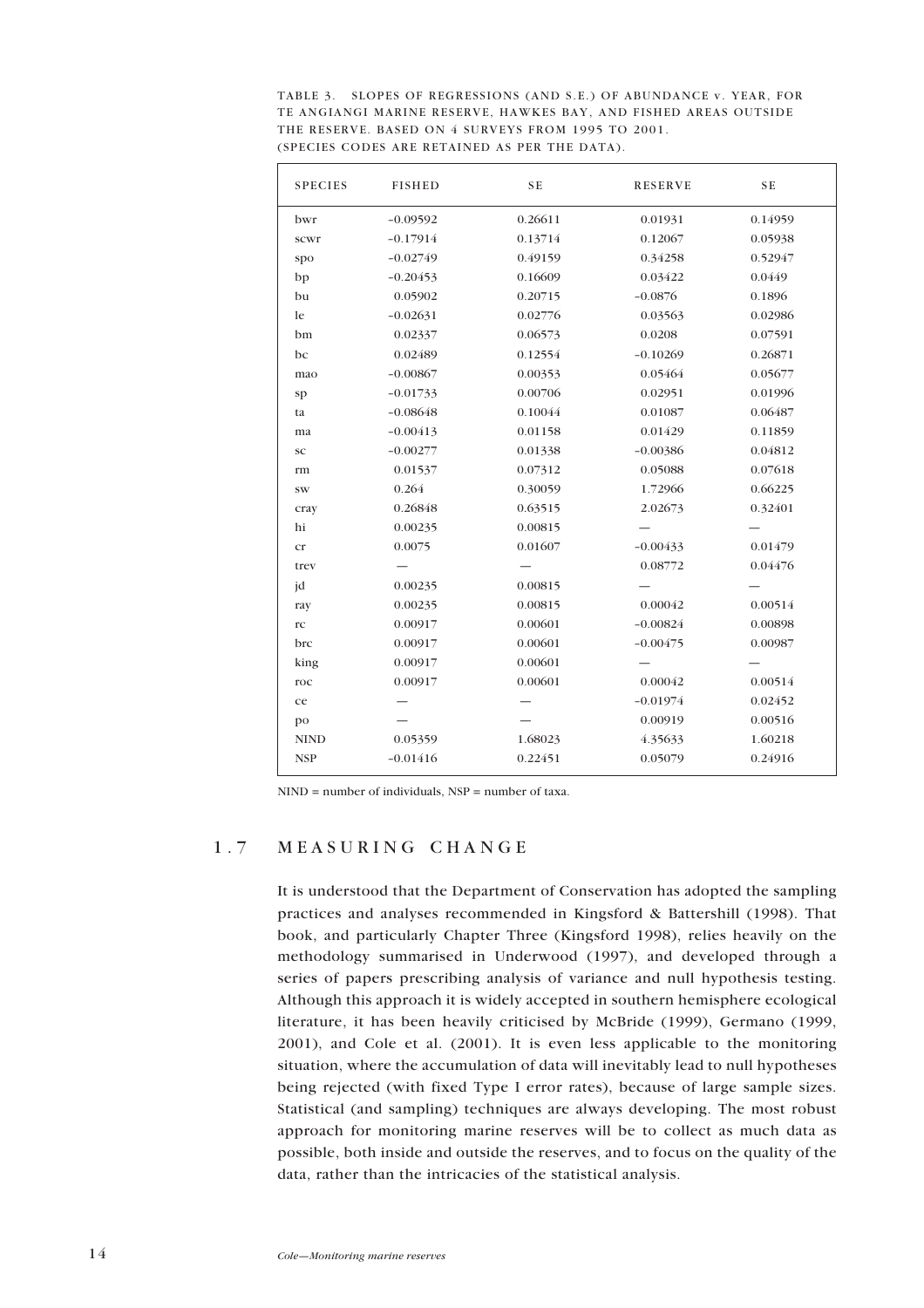<span id="page-13-0"></span>

### 1.8 PRECISION OF ESTIMATES AT A SITE, v. PRECISION OF ESTIMATES FOR RESERVE

Increasing the number of samples increases the precision of an estimate. Gerrodette (1987) provides formulae for the precision of the estimate of a quantity, noting that precision increases (i.e. the s.e. gets smaller) as an inverse square root function of m (Equation 2 above). Studies based on nested analysis of variance usually have replicate sites within reserve and fished (outside reserve) areas, and replicate samples within these sites. Such **hierarchical** designs are usually poor at maximising precision; the highest replication arises for single samples from sites (since that provides greatest *n*). Consider the allocation of 40 samples, from a population which we know has  $SD = 10$ . With 4 sites, and 10 replicates at each, the SE =  $10/(\sqrt{4})$ , or 5. With 20 sites, and 2 replicates at each, the SE =  $10/(\sqrt{20})$  or about 2, and if only 1 sample was taken at each site, then the SE would approach 1.6. (This is the format of the data for Te Angiangi Marine Reserve). The most efficient designs are thus those that allocate effort as high up the hierarchy as possible; maximise the number of sites and minimise the number of replicates per site. Diving safety imposes constraints on the allocation of effort in that way, but allocating extensive sampling effort to large sample sizes at each site is inefficient if the aim is to maximise precision for an entire reserve.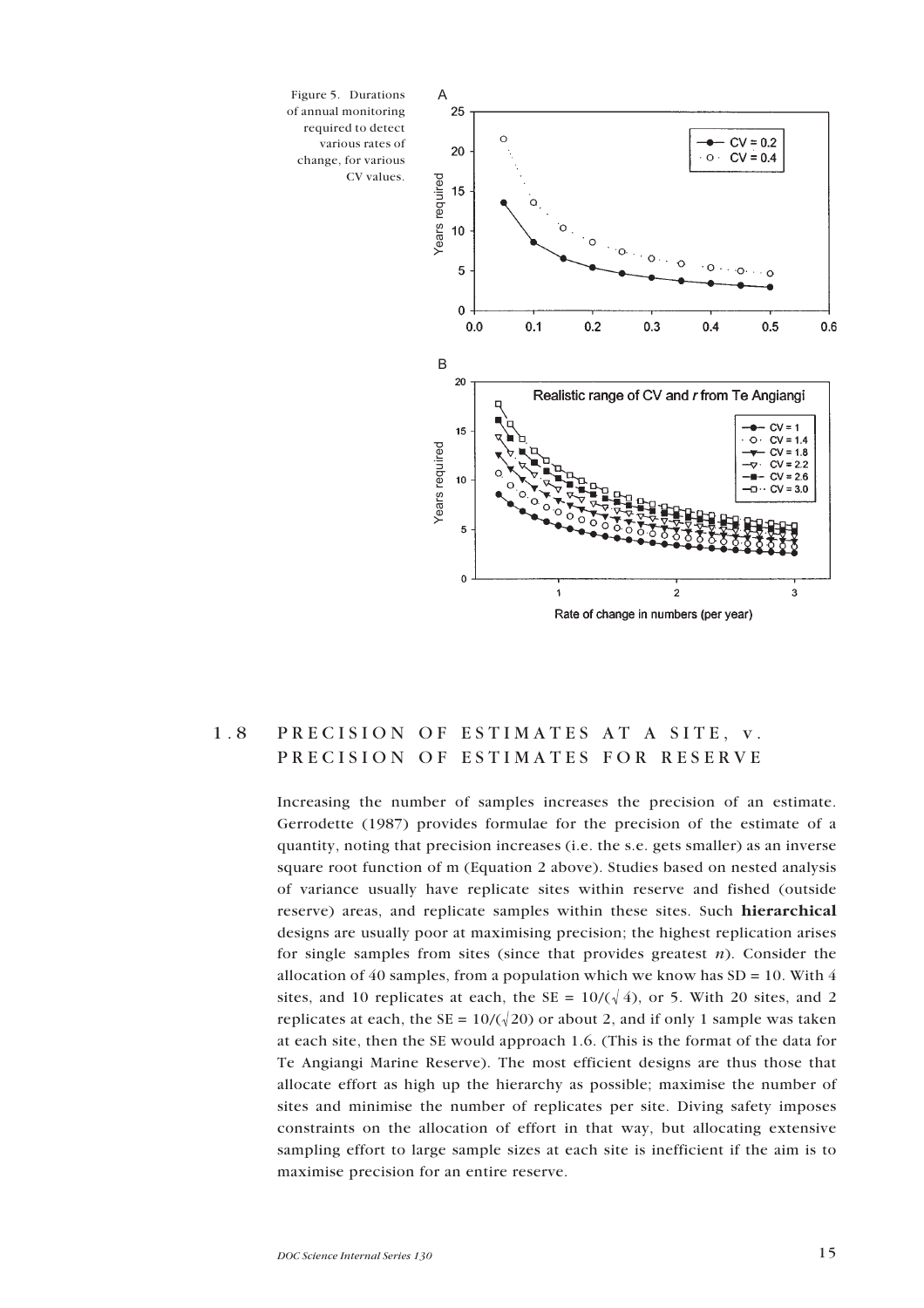The approach favoured by Stewart-Oaten & Bence (2001) is to take repeated samples at a limited number of chosen sites. They provide strong arguments for that approach, but some characteristics of marine reserves suit it poorly. For example, although marine reserve protection may be imposed over 5 km of coast on paper, the fish within 500 m at either end may be subject to fishing, either directly by covert poaching, or because they are attracted to berley outside the reserve. The fish in the centre of the reserve may not be able to be sampled because feeding by divers has changed their behaviour. Thus deciding where to locate sampling sites might not be as straightforward as might be expected. Moreover, there is reason to be concerned about putting too much emphasis on the time-course of events at a limited number of sites. Spatial variability is large, and there is no clear way to express spatial and temporal variability in the same units. Note that in sampling designs with repeated samples taken at a limited number of sites, allocating more effort to replication within sites **will** increase efficiency, in constrast to the situation described in the previous paragraph.

Whichever approach is adopted, its efficiency will depend on the relative magnitudes of spatial and temporal variation. The only recommendation that appears worth making here is to take as many samples as possible, as frequently as possible.

There are several graphical approaches to detecting change in a sampled variable. Kingsford (1998) describes cusums (see Manly 1994). These suffer from not being widely implemented in software packages (but see SAS JMP), and are not generally used in published ecological papers. However, Neill et al. (1992) emphasise that plotting the data by hand is valuable (and may be quicker than some computer-based plotting techniques!). There is a large body of quality control statistical methodology that is little-known in the ecological literature, but very relevant to the monitoring situation. These approaches require frequent samples; qualitative data that could be collected cheaply (e.g. percent cover of kelp canopy sampled by drop camera at five random points within a 20-m radius of a GPS mark) would greatly increase the value of monitoring. Moreover, such approaches would allow DOC field staff to be more readily involved in the collection—and perhaps analysis—of monitoring data (an important consideration given that the people who most routinely visit most marine reserves are DOC field staff).

In Fig. 6, abundances of sea urchins *Evechinus chloroticus* (R. Cole unpubl. data) are plotted as an example of a cusum application. In this example the Vmask bounds are exceeded at a point corresponding to 1991, and remain beyond them until about 1998. Deviations above the control line indicate that the process has undergone a downward shift, and thus it appears that early in 1992 the population declined more rapidly. To obtain maximum utility from this approach it would be necessary to plot the cusums as the data were collected. In that way some form of observational investigation could be started once the departure from statistical control was detected. Note that the data are simply ranked in time.

Formal time-series analysis typically requires hundreds of samples; given that most time series for marine reserves are going to be over  $4-5$  years to start with, sampling would have to occur weekly or fortnightly to get the required data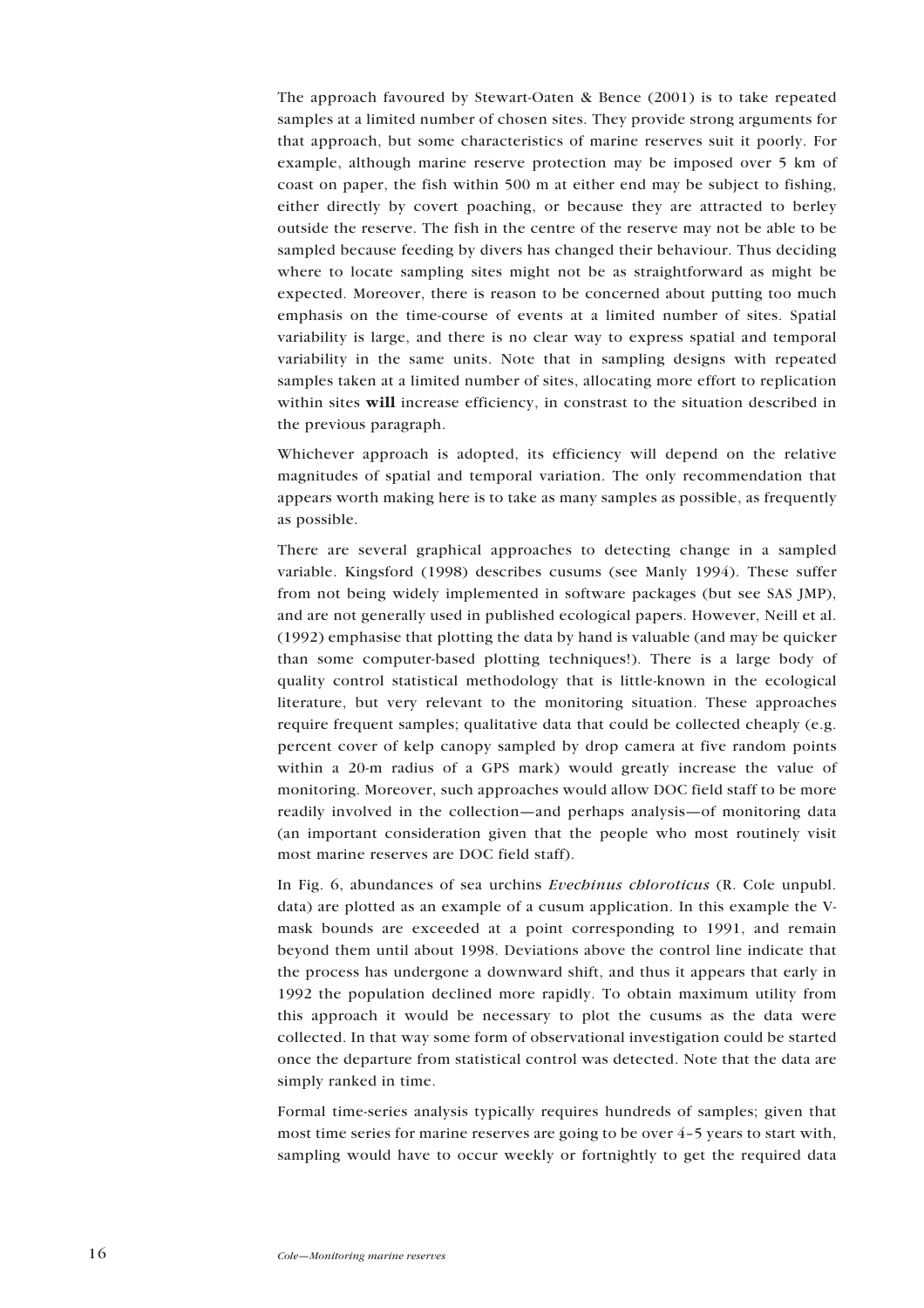

Figure 6. Cusum plot of densities (number/ $m<sup>2</sup>$ ) of the sea urchin *Evechinus chloroticus* at Waterfall Reef, Cape Rodney-Okakari Point Marine Reserve. See Fig. 7 for plot of raw densities.



Figure 7. Time series of densities of *Evechinus chloroticus* at Mid Waterfall Rock flats.

volume. The full edifice of time-series analysis is probably well beyond the training of most biologists and advice from statisticians should be sought.

As yet there are no substantial ecological time series from marine reserves in New Zealand, and hence there has been no need to develop or even begin to use large time series for ecological problems. One area where such methods have been developed is in water quality analysis. There are well-established protocols for water quality monitoring run by NIWA (Smith & McBride 1990). As these are used for public health purposes, the methods of analysis that they use would be expected to have suitably stringent standards, and be applicable to ecological monitoring. The emphasis in the water quality program is on data quality. Given that data quality for quantitative samples of mobile animals is likely to be poor (because of variation in underwater visibility, mobility and patchiness of animals, different observers being involved etc.), ways of standardising the data collection process as much as possible are to be encouraged. (Note that the variables of interest in water quality monitoring abundance of faecal coliforms etc.—are basically densities. It would therefore stand to reason that some type of approach similar to that developed for water quality monitoring would be of value in ecological questions). Removing among-diver variation for counts of mobile organisms is a strong argument for use of baited video, where the actual raw data (i.e. videotapes) can be checked over and used for practice by new workers and archived. This and similar techniques have the disadvantages of only working for carnivores that are commonly found in the open, and rely on reasonable underwater visibility (as do fish counts). Willis & Babcock (2000) and R.G. Cole et al. (unpubl. data) have found them to be suitable for the most common carnivorous fish species in northern areas of both the North and South Islands.

Returning to water quality monitoring, the relatively predictable patterns of seasonal change in some variables (and the long time series) provide opportunities for removal of seasonal trends. For some species (e.g. spiny lobster *Jasus edwardsii*) sufficient ecological information is now available to permit the construction of seasonal trend curves. The water quality literature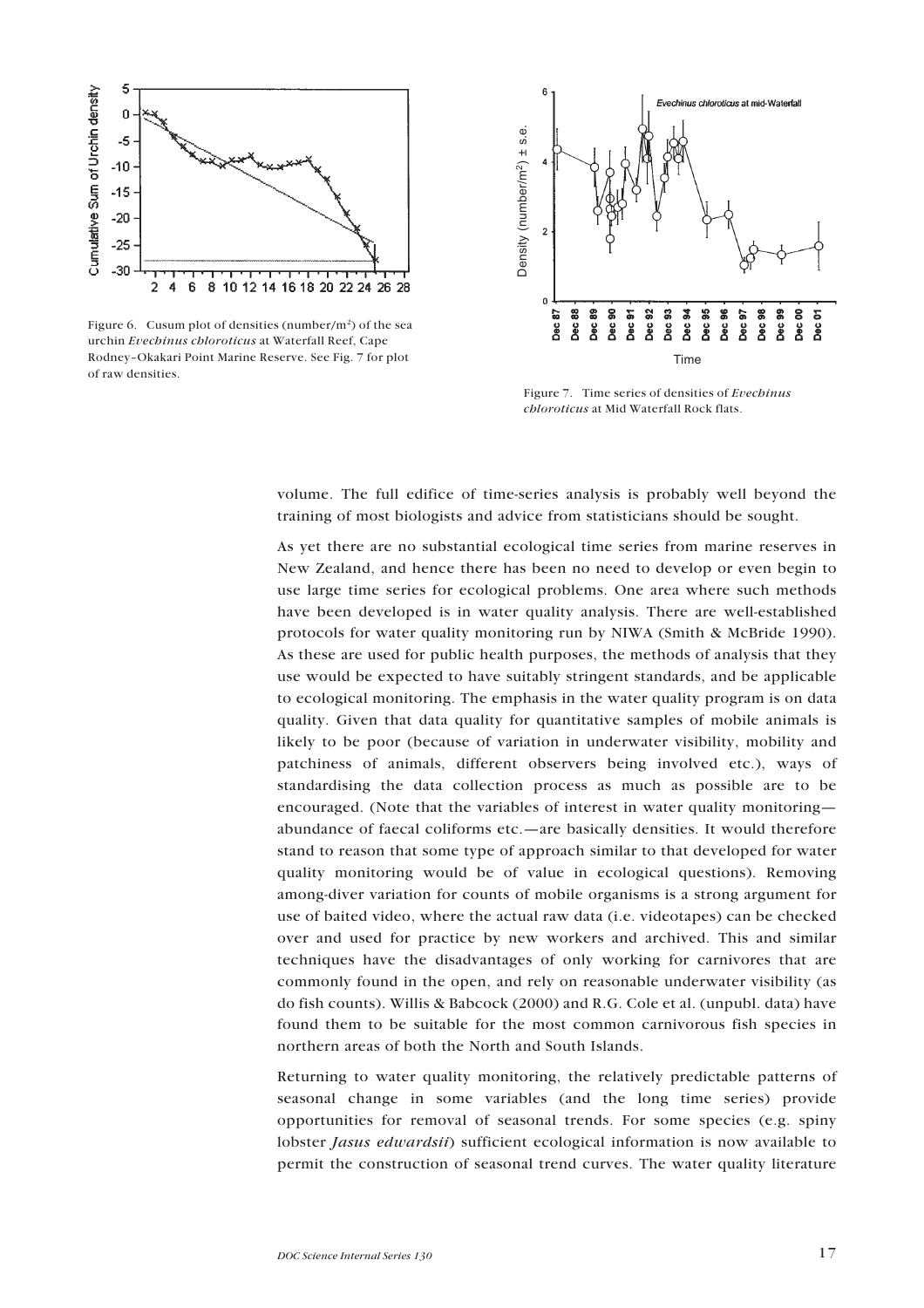<span id="page-16-0"></span>also provides methods for determining how many samples need to be taken to be confident that values of a variable are at a certain level. For example, there are operating characteristic charts that give the sample size necessary to determine whether a particular standard is being maintained. That approach might be suitable for deciding whether to commence a more expensive quantitative survey with divers. We also note the development of low-cost video for monitoring of deep water areas on the Great Barrier Reef (e.g. Cappo et al. 2000).

### 1.9 ADDITIONAL IDEAS

- 1. Imposing a reserve not only removes fishing effort from an area, but probably also increases it in nearby areas via displacement. It may be helpful to include monitoring of fishing effort in neighbouring areas in future monitoring programmes. Department of Conservation field staff could collect such information by simply recording the number of boats fishing in areas that they regularly pass through. There is a wider need for information on the response of fishers to reserves.
- 2. Develop cheaper ways of monitoring; for example, by using DOC field staff to monitor sites on weekly / monthly basis with low-cost equipment. Costs need not be prohibitive e.g. Drop camera  $+30$  m of cable = \$900, digital 8 video = \$1500. Videotapes = \$20 each, and it should be possible to record 20+ sites per tape.
- 3. There is some scope for developing existing methodologies to assist monitoring. Aerial photographs have been used for monitoring of studies recently (Andrew  $\&$  O'Neill 2000), and there may be archival material available.

## 2. Summary

Marine reserves should be monitored for decades. If management is to be based on biology in the reserve, rather than on behaviour of people, monitoring needs to be an ongoing process. Monitoring of both marine organisms and humans is probably important. Developing ways to sample cheaply and frequently will improve the usefulness of monitoring, and reduce management reaction times. The current emphasis on in situ diver observations cannot be maintained at present costs and with increasing reserve numbers.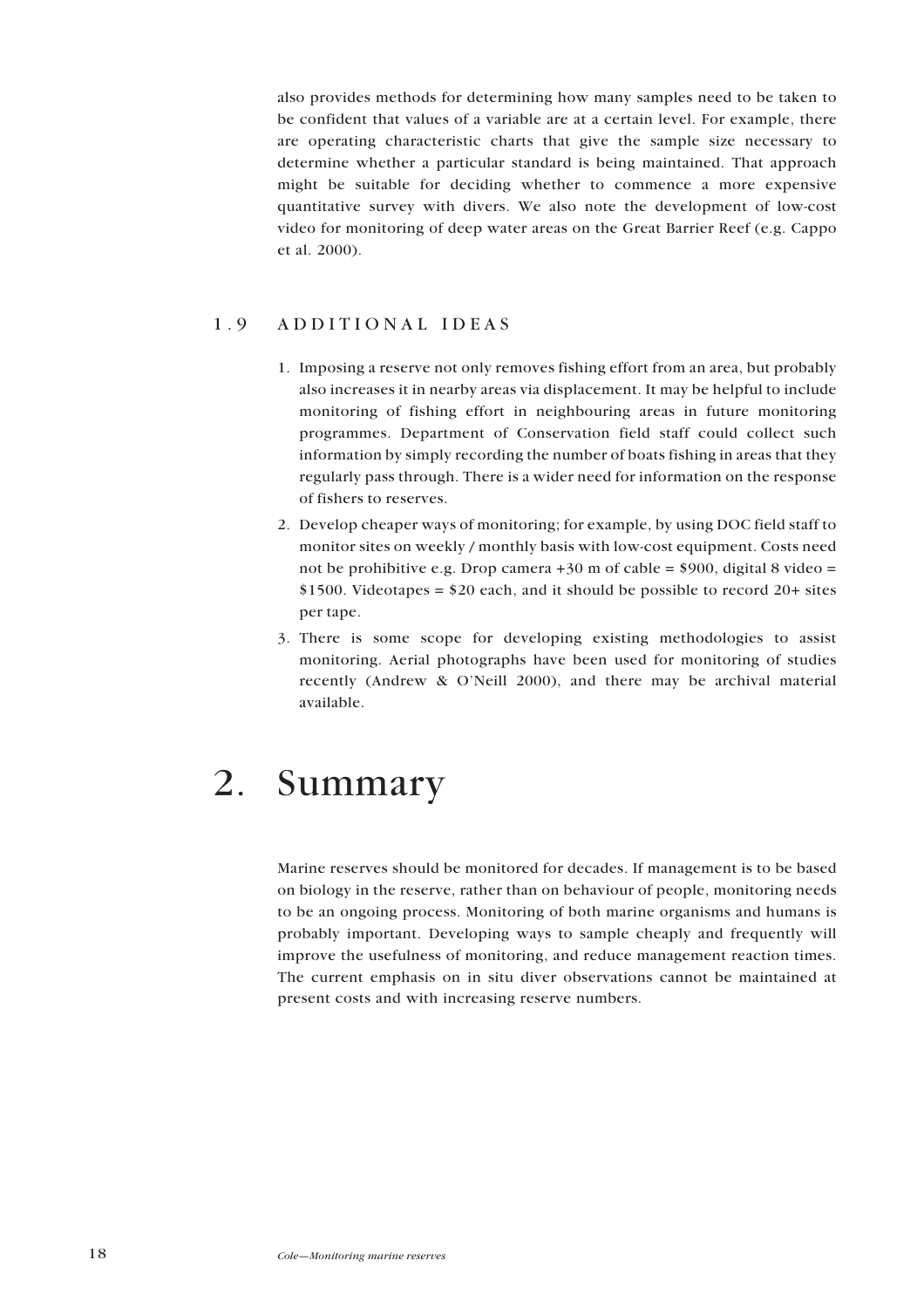## <span id="page-17-0"></span>3. Acknowledgements

Thanks to Sean Handley for his review of the draft, and all those who collected data.

# 4. References

- Andrew, N.L.; O'Neill, A.L.O. 2000: Large-scale patterns in habitat structure on subtidal rocky reefs in New South Wales. *Marine and Freshwater Research 51*: 255-263
- Cappo, M.; Speare, P.; Wassenberg, T.; Harvey, E.; Rees, M.; Heyward, A.; Pitcher, R. 2000: Use of baited remote underwater video stations (BRUVS) to survey demersal fish—how deep and meaningful? In Harvey, E.S.; Cappo, M.: Direct sensing of the size frequency and abundance of target and non-target fauna in Australian Fisheries—a national workshop. 4-7 September 2000, Rottnest Island, Western Australia. Fisheries Research Development Corporation. 187 p.
- Cocklin, C.; Craw, M.; McAuley, I. 1998: Marine reserves in New Zealand: use rights, public attitudes, and social impacts. *Coastal Management 26*: 213-231
- Cole, R.G.; Babcock, R.C. 1996: Mass mortality of a dominant kelp (Laminariales) at Goat Island, north-eastern New Zealand. *Marine and Freshwater Research 47*: 907-912
- Cole, R.G.; McBride, G.; Healy, T.R. 2001: Equivalence tests and sedimentary data: dredge spoil disposal at Pine Harbour Marina, Auckland. *Journal of Coastal Research Special Issue 34* (ICS 2000 New Zealand): 611-622.
- Connell, J.H.; Sousa, W.P. 1983: On the evidence needed to judge ecological stability or persistence. *American Naturalist 121*: 789-824
- Crossland, J. 1981: The biology of the New Zealand snapper. New Zealand Ministry of Agriculture and Fisheries, *Fisheries Research Division Occasional Publication 33*, 19 p.
- Davidson, R.J. 2001: Changes in population parameters and behaviour of blue cod (*Parapercis* colias; Pinguipedidae) in Long Island - Kokomohua Marine Reserve, Marlborough Sounds, New Zealand. *Aquatic Conservation: Freshwater and Marine Ecosystems 11*: 417-435.
- Germano, J.D. 1999: Ecology, statistics, and the art of misdiagnosis: the need for a paradigm shift. *Environmental Reviews 7:* 167-190.
- Germano, J.D. 2001: Reflections on statistics, ecology and risk assessment. In: Organism sediment interactions. Aller, J.Y.; Woodin, S.A., Aller, R.C. (Eds). University of South Carolina Press, Columbia. Pp.  $33-42$ .
- Gerrodette, T. 1987: A power analysis for detecting trends. *Ecology 68(5)*: 1364–1372.
- Kingsford, M.J.; Battershill, C.N. (Eds) 1998: Studying temperate marine environments. A handbook for ecologists. Canterbury University Press, Christchurch. 335 p.
- Kingsford, M.J. 1998: Analytical aspects of sampling design. In: Studying temperate marine environments. A handbook for ecologists. Kingsford, M.J.; Battershill, C.N. (Eds) Canterbury University Press, Christchurch. Pp. 49-83.
- Manly, B.F.J. 1994: CUSUM methods for detecting changes in monitored environmental variables. Pp. 239-253 in Fletcher, D.J.; Manly, B.F.J. (Eds): Statistics in Ecology and Environmental Monitoring. University of Otago Press, Dunedin., Dunedin, New Zealand.
- McArdle, B.H.; Gaston, K.J.; Lawton, J.H. 1990: Variation in the size of animal populations: patterns, problems and artefacts. *Journal of Animal Ecology* 59: 439-454.